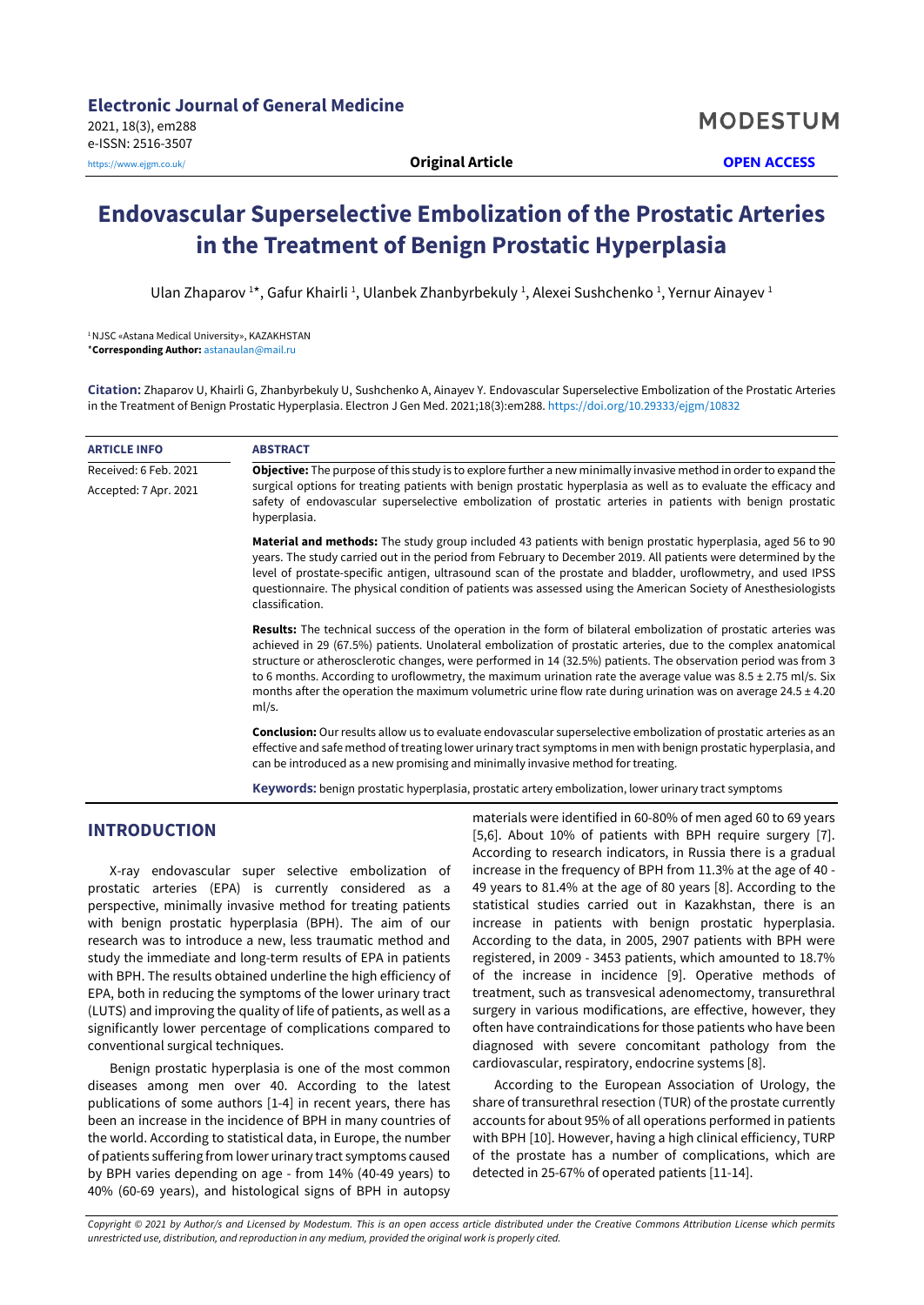In 2010, a group of Portuguese researchers led by Pisco J.M. presented the results of a new treatment for BPH - prostatic artery embolization. The technique was performed in 15 patients with BPH and in 14 patients (93.3%) was technically successful [15]. In parallel with the Portuguese scientists, in 2010 the works of Brazilian scientists were published underthe head of Carnevale F. They successfully performed EPA 2 in patients with acute urinary retention that developed against the background of BPH [16].

In 2007, the State Program "Development of Cardiological and Cardiac Surgery for the Population of the Republic of Kazakhstan" was launched in Kazakhstan, and this became the starting point for the active development of domestic interventional surgery, within which specialized centers were opened in Astana, Almaty, Aktobe and Pavlodar. For the first time X-ray endovascular embolization was performed in 2006 at the National Scientific Center of Surgery named after Syzganov A. in the treatment of patients with uterine myoma [17]. Subsequently, according to the publications of many authors, embolization of the uterine arteries has received wide practical application in large medical centers in the treatment of cervical cancer and uterine fibroids [18-21]. In urological practice, embolization of prostatic arteries was introduced in 2012 on the basis of the Republican Scientific Center for Emergency Medical Aid. The team led by the head of the urology center Kutateladze G. for the first time successfully performed selective X-ray endovascular embolization of the prostatic arteries in a 70-year-old man with a prostate gland size of 104 cm<sup>3</sup>, who had contraindications to anesthetic and radical surgical intervention. Subsequently, the technique began to be applied in other medical centers of Kazakhstan.

Currently, X-ray endovascular surgery of benign prostatic hyperplasia has relatively little experience in treating patients with this pathology and needs further comprehensive study. In this publication, we have presented our own experience of using X-ray endovascular super selective embolization of prostatic arteries in the treatment of patients with benign prostatic hyperplasia.

#### **Purpose of the Study**

The purpose of this study is to explore further a new minimally invasive method in order to expand the surgical options for treating patients with BPH as well as to evaluate the efficacy and safety of X-ray endovascular super selective embolization of prostatic arteries in patients with BPH.

# **MATERIAL AND METHODS**

The study group included 43 patients with symptoms of the lower urinary tract caused by benign prostatic hyperplasia, aged 56 to 90 years. The study carried out in the period from February to December 2019. All patients, in addition to general clinical studies, were determined by the level of total and free prostate-specific antigen (PSA), transrectal ultrasound examination of the prostate gland (TRUS), ultrasound examination of the bladder with determination of the size of residual urine, uroflowmetry, excretory urography. During TRUS of the prostate, its size and dimension were measured, the structure and the presence of additional formations were assessed. Uroflowmetry was performed in patients admitted to the hospital in a planned manner in the absence of drainage of the lower urinary tract. During uroflowmetry, the following

parameters were assessed: a urine volume, a maximum and average urination rate, time to reach maximum urine flow rate, uroflowmetric index and urination time. Intravenous urography made it possible to assess the excretory function of the upper urinary tract. The severity of lower urinary tract symptoms was assessed using the IPSS (International Prostate Symptom Score) scale, the patient's quality of life was assessed using the QoL (Quality of Life) scale. The examination by the anesthesiologist included a detailed assessment of the physical condition of patients before the surgery according to the classification of the American Society of Anesthesiologists (ASA). The above classification includes 5 classes of physical status: ASA I - healthy patient; ASA II - patient with mild systemic disease; ASA III - patient with severe systemic disease; ASA IV - a patient with a severe systemic disease, which is a constant threat to life; and ASA V - dying patient, vital indications surgery. Statistical processing of the obtained data carried out using the SPSS Statistics software from IBM, USA. The agreement of the local ethics committee for the study was obtained. All patients signed a voluntary, informed consent to the study.

The inclusion criteria for the study were:

- bladder outlet obstruction of moderate and severe severity according to the IPSS scale, caused by benign prostatic hyperplasia;
- the volume of the prostate gland is more than 40 cm<sup>3</sup>;
- contraindications for transurethral resection of the prostate gland.

At the stage of clinical follow-up of patients, certain contraindications to embolization of prostatic arteries were verified:

- prostate cancer;
- secondary stones of the bladder;
- the volume of the prostate gland is less than 40 cm<sup>3</sup>;
- renal failure;
- intolerance to x-ray contrast agent;
- atony of the bladder;
- various coagulopathies;
- acute urinary tract infection.

### **Technique for Performing X-ray Endovascular Superselective Embolization of Prostatic Arteries**

The operation is performed in an interventional X-ray operating room. In the absence of cystostomy drainage, all patients in the preoperative period were temporarily installed a Foley urethral catheter, the removal of which was carried out the next day after the patient was activated. In the supine position of the patient, after pretreatment of the operating field, under local anesthesia, puncture of the right common femoral artery was performed according to the Seldinger technique with a 5 Fr (1.67 mm) introducer inserted into the artery. Next, a Roberts catheter (uterine) is inserted into the contralateral common iliac artery. Abdominal aortography and serial pelvic angiography are performed. After vascular imaging, superselective catheterization is performed with a 2.4 Fr (0.8 mm) microcatheter using a guidewire, 0.014 inch (0.35 mm) in diameter, with arteriography of the prostatic branches of the inferior urinary artery. Under constant radiological control, the prostatic arteries are embolized with microspheres - 300-500 µm (microns). In the same way, the prostatic artery is embolized on the contralateral side. To objectively determine the effect of the operation, angiography of the vessels was repeated. In the case of a successful embolization, blocked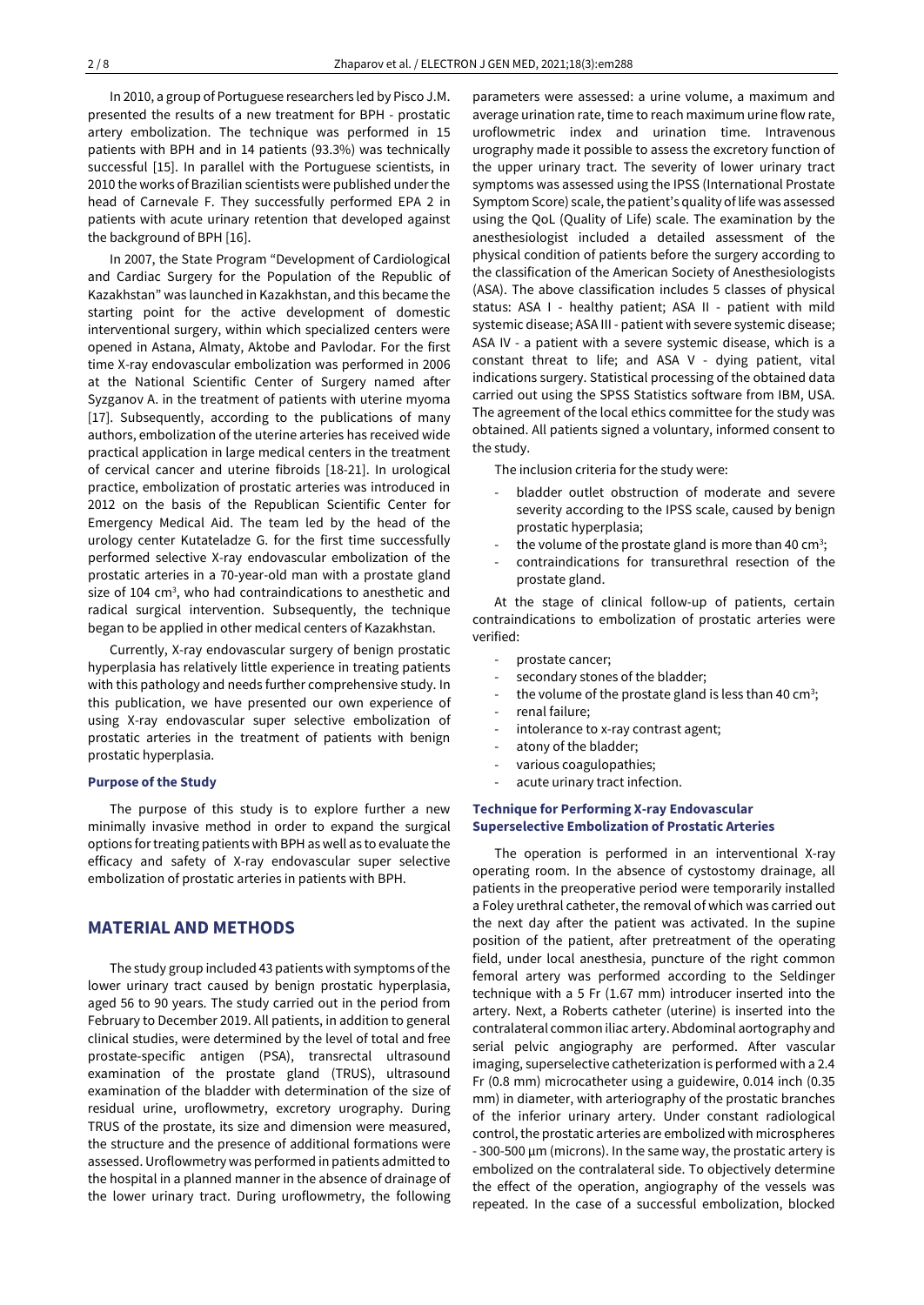#### **Table 1.** The number of hospitalized patients with and without cystostomy

| Hospitalized |                    | Absolute value |    | Relative magnitude |       |
|--------------|--------------------|----------------|----|--------------------|-------|
|              | with cystostomy    |                | 26 | 4.7%               | 60.5% |
| Emergency    | without cystostomy | 24             |    | 55.8%              |       |
| Planned      | with cystostomy    |                |    | 9.3%               | 39.5% |
|              | without cystostomy | 13             |    | 30.2%              |       |
| Total        |                    |                | 43 |                    | 100%  |



**Diagram 1.** Frequency of BPH occurrence by age

blood flow through the arteries of the prostate is visualized. After the manipulation, the diagnostic catheters are withdrawn, then the introducer is removed. A tight pressure bandage is applied to the puncture site. The duration of bed rest was 12 hours, after which the patient was allowed to get up.

In order to prevent the development of thromboembolic complications, all patients on the eve of the EPA procedure undergo a subcutaneous injection of 0.3 ml fraxiparine and tight elastic bandaging of the lower extremities. In the postoperative period, all patients receive complex etiotropic, pathogenetic and symptomatic therapy. The selection of antibiotic therapy was carried out according to the results of the sensitivity of the bacterial urine culture. After discharge, all patients continued to take alpha-blockers for 3 to 6 months.

## **RESULTS**

Most of the patients included in our study were hospitalized on an emergency basis - 26 (60.5%) patients, of which 24 (55.8%) patients were admitted with a clinical picture of acute urinary retention, 2 (4.7%) patients had incompetence cystostomy drainage. Out of 43 patients, 17 (39.5%) were hospitalized in a planned manner, of which 4 (9.3%) patients had previously received a trocar cystostomy, 13 patients (30.2%) were admitted with severe symptoms of bladder outlet obstruction. Among those hospitalized, 12 (27.9%) patients underwent trocar cystostomy for absolute indications - 10 (23.3%) of them were admitted on an emergency basis and 2 (4.7%) were admitted as planned (**Table 1**).

According to **Diagram 1** and **Table 2**, the average age of patients was 70.3 years. The average length of postoperative hospital stay was 4.84  $\pm$  2.06 days. EPA was most often

**Table 2.** The main clinical and demographic indicators of patients

| Mean              | <b>Range of values</b> |
|-------------------|------------------------|
| $70.3 \pm 8.9$    | $56 - 90$              |
| $4.84 \pm 2.06$   | $1 - 12$               |
| $27.2 \pm 5.6$    | $16.90 - 49.22$        |
| $22.1 \pm 4.8$    | $11 - 30$              |
| $5.0 \pm 0.7$     | $3 - 6$                |
| $3.47 \pm 2.54$   | $1.01 - 9.6$           |
| $1.63 \pm 1.95$   | $0.23 - 11.39$         |
| $72.1 \pm 23.1$   | $41 - 118$             |
| $228.1 \pm 268.6$ | $25 - 1200$            |
|                   |                        |

performed in patients aged 60 (12 patients) and 80 years (8 patients). The average BMI of the patients was  $27.2 \pm 5.6$  kg / m2. 30 (69.8%) patients were overweight, 12 (27.9%) patients had grade I obesity, and 1 (2.3%) had grade III obesity. The average indicators of the severity of symptoms of the disease and the quality of life of patients on the IPSS-QoL scale were  $22.1 \pm 4.8$  and  $5.0 \pm 0.7$  points, respectively, which was regarded as a severe severity with a significant impact on the quality of life. The minimum volume of the prostate gland according to TRUS, diagnosed in a 71-year-old patient with severe BPH symptoms, was 41 cm3. The average volume of the prostate gland was  $72.1 \pm 23.1$  cm3, with the highest value being 118 cm3.

Total and free prostate-specific antigen results varied. In the presence of cancer alertness, for the purpose of differential diagnosis with prostate cancer, multispiral computed tomography (MSCT) or magnetic resonance imaging (MRI) of the pelvic organs were performed on an outpatient basis. In some cases, the final verification of the diagnosis required a multifocal biopsy of the prostate. After confirming the diagnosis of BPH, the patient was admitted to the hospital. Average PSA levels are presented in **Table 2**.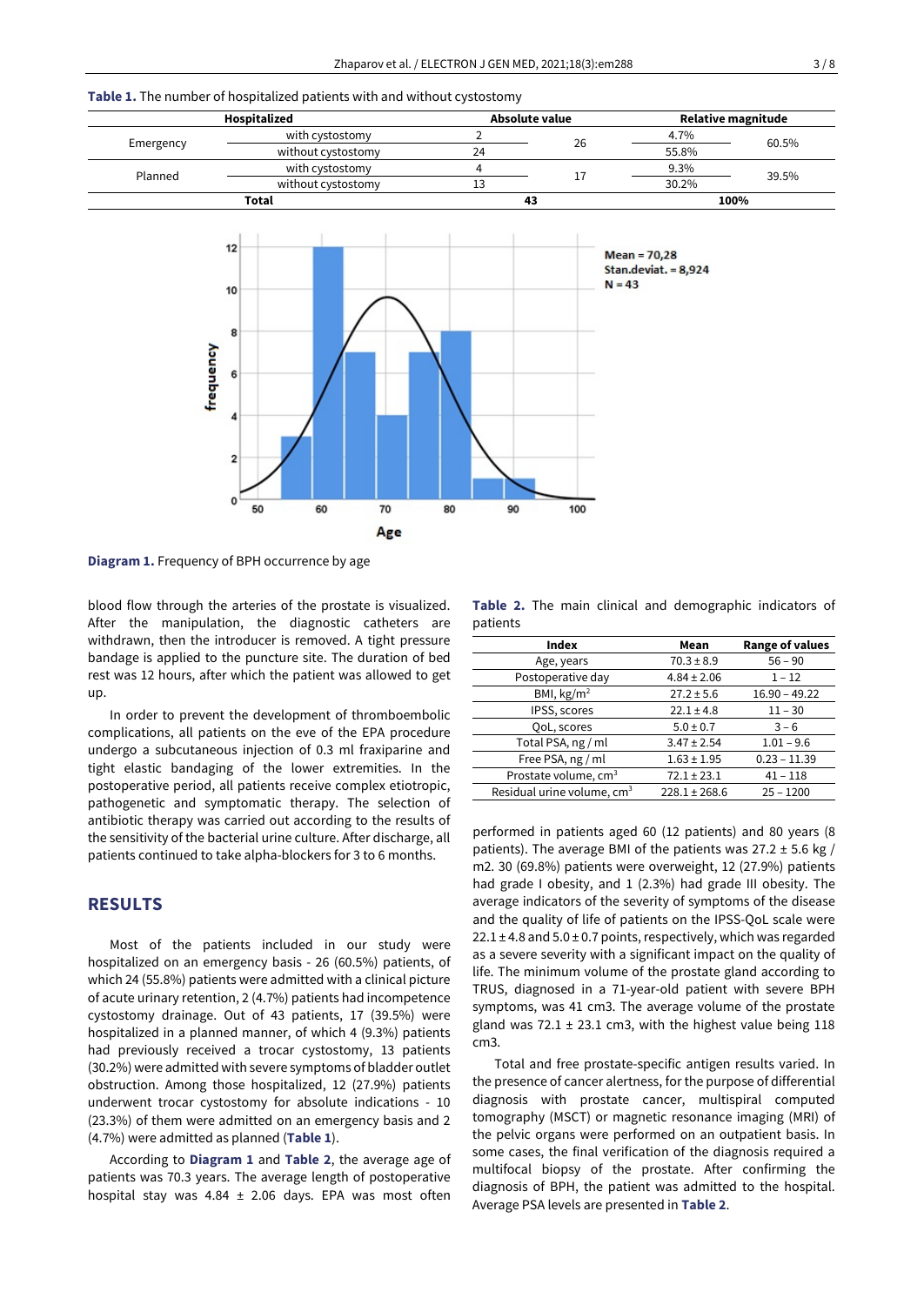| <b>Table 3.</b> Indicators of uroflowmetry in the examined patients |  |  |  |  |  |  |
|---------------------------------------------------------------------|--|--|--|--|--|--|
|---------------------------------------------------------------------|--|--|--|--|--|--|

| Index                                        | Mean $(p < 0,001)$    |                  |  |
|----------------------------------------------|-----------------------|------------------|--|
|                                              | <b>Before surgery</b> | After 6 months   |  |
| Urination volume, ml (V)                     | $223.3 \pm 114.5$     | $222.9 \pm 67.8$ |  |
| Average volumetric flow rate,<br>ml/s (Qavg) | $4.55 \pm 1.33$       | $16.98 \pm 4.51$ |  |
| Maximum volumetric flow rate,<br>ml/s (Qmax) | $8.5 \pm 2.75$        | $24.5 \pm 4.20$  |  |
| Uroflow index (UI)                           | $0.54 \pm 0.15$       | $1.44 \pm 0.41$  |  |
| Speed up the flow, $ml/s2$                   | $1.08 \pm 0.79$       | $9.76 \pm 5.23$  |  |
| Time of urination, s (T)                     | $43.0 \pm 27.7$       | $18.38 \pm 4.66$ |  |
| Time to reach Omax, s (TOmax)                | $12.2 \pm 8.4$        | $7.38 \pm 2.96$  |  |



**Diagram 2.** Physical status of patients according to the ASA classification

According to uroflowmetry, the maximum urination rate ranged from 4.4 to 14.7 ml / s, and on average  $8.5 \pm 2.75$  ml / s, the average volumetric urine flow ranged from 3.1 to 7.6 ml / s, on average 4.55 ± 1.33 ml / s, urination time ranged from 7.0 to 102.1 s, the average value was  $43.0 \pm 27.7$  s. The average value of urine volume during urination was  $223.3 \pm 114.5$  ml, ranging from 97 to 561 ml. The uroflow index before surgery averaged  $0.54 \pm 0.15$ . Six months after the operation, the maximum volumetric urine flow rate during urination was on average 24.5 ± 4.20 ml/ s, the average urinary volumetric flow rate was 16.98  $\pm$  4.51 ml / s. The average uroflow index improved to 1.44  $\pm$  0.41 (**Table 3**).

According to the ASA classification, all patients were divided as follows: I class - in 4 patients, II class - in 23 patients, III and IV classes - in 15 and 1 patients, respectively (**Diagram 2**).

The technical success of the operation in the form of bilateral EPA was achieved in 29 (67.5%) patients, while in one patient bilateral EPA was performed in two stages due to technical difficulties during selective catheterization of the prostatic artery on the left. Unolateral EPA, due to the complex structure of the branches of the internal iliac artery, or atherosclerotic changes in the vessels, was performed in 9 (20.9%) patients on the left and in 5 (11.6%) patients on the right. The average duration of the operation was  $36.6 \pm 13.6$ minutes (ranged from 15 to 90 minutes). The main stages of a successfully performed bilateral EPA are shown in **Figure 1**.



**Figure 1.** Stages of bilateral EPA: **А** - selective angiography of the left internal iliac artery (the arrow indicates the branches of the prostatic artery); **B** - the arrow indicates the block of the left artery of the prostate gland; **C** - selective angiography of the right internal iliac artery (the arrow indicates the branches of the prostatic artery); **D** - the arrow indicates the block of the right artery of the prostate gland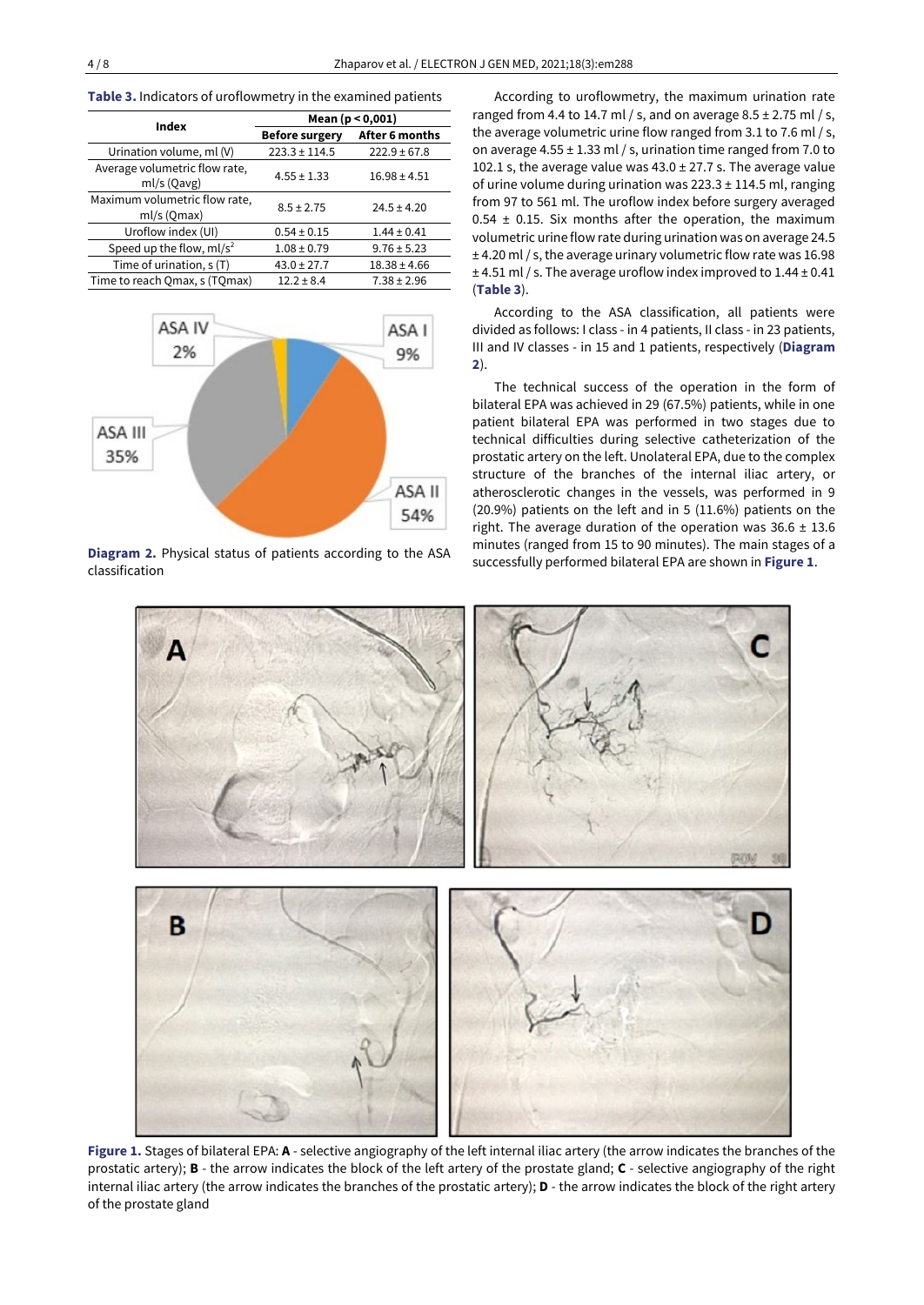**Table 4.** Developed postoperative complications according to the Clavien-Dindo classification

| <b>Complication rate</b> | <b>Number of cases</b> |
|--------------------------|------------------------|
|                          | 20 (46.5%)             |
|                          |                        |
| Illa                     | 2(4.7%)                |
| IIIb                     | $1(2.3\%)$             |
| IVa                      |                        |
| <b>IVb</b>               | $1(2.3\%)$             |
|                          |                        |

One of the important results of our work was the distribution of postoperative complications according to the Clavien-Dindo classification (**Table 4**). According to this classification, 5 degrees of complications are subdivided, where:

I degree - any deviations from the normal postoperative course that do not require medication or surgical, endoscopic, radiological intervention. Therapeutic treatment is allowed: antipyretics, analgesics, diuretics, electrolytes, physiotherapy. This also includes the treatment of wound infections;

II degree - requires treatment in the form of blood transfusion, enteral or parenteral nutrition;

III degree - surgical, endoscopic orradiological intervention is required: IIIa - intervention without general anesthesia; IIIb intervention under general anesthesia;

IV degree - life-threatening complications (including complications from the central nervous system) requiring intensive care, observation in the intensive care unit, organ resection: IVa - failure of one organ; IVb - multiple organ failures;

V - death of the patient.

In the early postoperative period, 14 (32.6%) patients had dysuric disorders in the form of pollakiuria, stranguria, which did not require additional treatment. 6 (14%) patients had pain in the perineal region. Pain syndrome in these patients was stopped by taking oral NSAIDs for 3-5 days. In one case (2.3%), on the 2nd day after EPA, the patient developed acute urinary retention, requiring the installation of a cystostomy drainage, which was subsequently removed after 1 month. It should be noted that in 1 (2.3%) patient, on the 1st day after the operation, the pain syndrome was clinically manifested in the form of an acute abdomen. However, such a formidable complication after an additional examination and examination of the surgeon was excluded. The patient was discharged on the 7th day after the operation in a satisfactory condition. 3 weeks after the operation, the patient returned with complaints of abdominal pain. Computed tomography of the abdominal segment and pelvic organs revealed a prostate abscess. The patient underwent the second stage operation transurethral resection of the prostate. The postoperative period was uneventful. The urethral catheter was removed on the 4th day after the operation, spontaneous urination was restored with a satisfactory stream, no pain was observed. In 1 (2.3%) patient in the early postoperative period, the development of acute ischemic balanitis was noted. The patient was under outpatient supervision for 2 months, longterm conservative therapy gave a positive result, the treatment ended in recovery. 1 (2.3%) patient who had a high anesthetic risk developed submassive, bilateral thromboembolism of the left main pulmonary artery, left lower lobe arteries, segmental lower lobe arteries on the right side on the 1st day after the operation. Timely diagnostics and emergency cardiopulmonary resuscitation with further active thrombolytic therapy stabilized the patient's hemodynamic parameters. The patient was transferred to the somatic department. Subsequently, after being discharged, he was under the simultaneous supervision of a therapist and a cardiologist.

The immediate results were tracked in all patients included in the study. The observation period was from 3 to 6 months. Among 16 cases of the presence of cystostomy drainage, followed by removal 2 months after EPA, adequate recovery of spontaneous urination was noted in 11 patients (68.8% of all patients with cystostomies). Evaluation of the effectiveness of the performed operation was carried out 3 months after EPA by filling in the IPSS and QoL questionnaires. In 38 (88.4%) patients, there was a persistent subjective improvement in urination (the mean IPSS was  $11.3 \pm 1.2$  points) and an improvement in the quality of life -  $2.4 \pm 0.5$  points. After 6 months, these indicators were 8.7  $\pm$  0.9 and 1.9  $\pm$  0.4 points, respectively (**Diagram 3**).

Out of 5 cases, despite a significant regression of the volume of the prostate gland, independent urination did not recover in 3 (7%) patients, due to a cystostomy that developed against the background of prolonged drainage of the urinary bladder.

1 (2.3%) patient had EPA performed on the one side; however, due to a slight regression of the volume of the



**Diagram 3.** Dynamics of IPSS and QoL indices in the studied patients 3 AND 6 months after surgery (n = 43)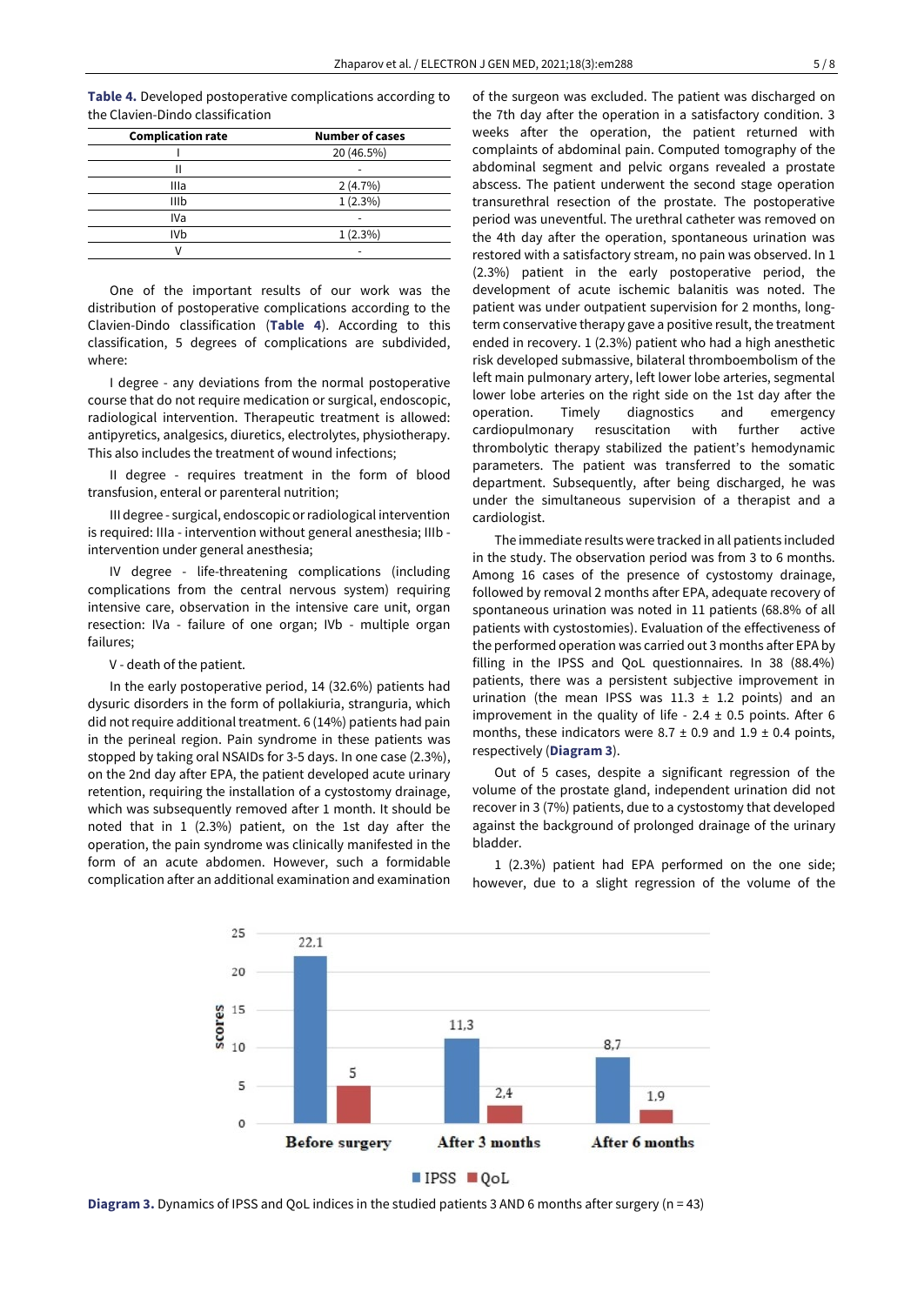prostate gland and the presence of a decompensated stage of cardiovascular pathology, it was decided to refrain from further manipulations and to maintain constant drainage of the bladder with a cystostomy. One patient dropped out of the study after 5 months due to a verified diagnosis of brain cancer.

## **DISCUSSION**

We have analyzed the results of treatment of patients with moderate and severe symptoms of the lower urinary tract caused by benign prostatic obstruction, as well as those who do not have a high anesthetic risk, using X-ray endovascular super selective embolization of prostatic arteries. The technique was first described in 2000 by John S. DeMeritt and co-authors using microcatheter technique to a 76-year-old patient with conservatively persistent massive hematuria that developed against BPH in order to stop bleeding. The authors noted the volume of the prostate gland was 305 ml, the level of total PSA was 40 ng / ml, histological examination showed no signs of malignancy. Superselective catheterization of the right lower urinary artery was performed, followed by the introduction of polyvinyl acetate particles with a diameter of 150-250 µm. In the early postoperative period, the patient had an immediate stop of hematuria, as well as a significant improvement in urination. The volume of the prostate gland 2 months after EPA was 235 ml, after 5 months - 160 ml, after 1 year - 190 ml. PSA levels dropped to 4 ng / ml by the 5th month after EPA. The authors noted that the patient's sexual function after EPA did not change [22].

Despite such a success of EPA in the treatment of patients with BPH, interest in the technique from the professional community of urologists appeared only in 2008, when experimental work on laboratory animals was first published, in which the effect of EPA on the size of the prostate gland was evaluated [23,24].

In 2010, Russian researchers Yakovets E, Neimark A, Karpenko A presented data on prostatic artery embolization in 40 patients with high anesthetic risk. According to the results of the study, after the operation there was a marked clinical improvement in dysuric symptoms, a decrease in the volume of the prostate gland by 50% and the volume of the adenomatous node by 43% [21]. The technique of X-ray endovascular superselective embolization of the arteries of the prostate is a new minimally invasive, safer and more effective method of surgical treatment of patients with BPH [25,26].

Among the domestic publications there are works of such authors as Kurmangaliev O., Sartaev E., Tabynbaev N. (2017), who also noted the effectiveness and safety of EPA in the treatment of patients with BPH.

Several scientific works have proven that EPA affects the pathogenetic components of obstruction in LUTS. The bottom line is that as a result of ischemic infarction of adenomatous tissues, increased apoptosis, as a secondary effect of local hypoxia, the volume of the prostate gland decreases, and the titer of unconjugated intravesical testosterone decreases and, as a consequence, the termination of its transformation into dihydrotestosterone in the prostate tissues. EPA leads to a decrease in the tone of smooth muscle cells of α1-adrenergic receptors, which has a positive effect on the urodynamic component of LUTS [16,27,28].

It is important to note that one of the main obstacles to the routine use of EPA remains the continuing risk of embolization of non-target arteries, leading to the development of ischemia of the pelvic organs, primarily of the rectum and bladder, as well as the penile arteries [29]. However, modern methods of additional pre- and intraoperative imaging can minimize the risk of these complications.

To date, centers located in Portugal, Brazil, USA, China, France and Russia are developing most actively in the application of the EPA method in the world. At the International Society of Interventional Radiologists, EPA is regarded as a new promising and effective method of treating patients with BPH with a high level of safety. However, for the routine treatment of BPH, further comprehensive scientific study of the early and long-term results of treatment is necessary [30].

## **CONCLUSIONS**

Our results allow us to evaluate X-ray endovascular superselective embolization of prostatic arteries as an effective and safe method of treating lower urinary tract symptoms in men with benign prostatic hyperplasia.

The increase in uroflowmetric parameters, such as the maximum and average volumetric urination rate, as well as the uroflow index, is statistically significant. In addition, 6 months after the X-ray endovascular superselective embolization of the prostatic arteries, the symptoms of the lower urinary tract on the IPSS scale significantly decreased, which had a positive effect on the quality of life of the patients. Embolization of prostatic arteries can be performed in patients without severe intercurrent diseases, as well as in patients with cystostomy and acute urinary retention.

Embolization of prostatic arteries can be introduced as a new promising and minimally invasive method for treating patients with BPH, as an alternative to historeduction interventions on the prostate gland.

**Author contributions:** All authors have sufficiently contributed to the study, and agreed with the results and conclusions. **Funding:** No funding source is reported for this study.

**Declaration of interest:** No conflict of interest is declared by authors.

# **REFERENCES**

- 1. Al-Rawashdah SF, Pastore AL, Salhi YA, Fuschi A, Petrozza V, Maurizi A, Illiano E, Costantini E, Palleschi G, Carbone A. Prospective randomized study comparing monopolar with bipolar transurethral resection of prostate in benign prostatic obstruction: 36-month outcomes. World journal of urology, 2017;35(10):1595-601. [https://doi.org/10.1007/](https://doi.org/10.1007/s00345-017-2023-7) [s00345-017-2023-7](https://doi.org/10.1007/s00345-017-2023-7) PMid:28243790
- 2. Füllhase C. Die transurethrale Resektion der Prostata [Transurethral resection of the prostate]. Der Urologe. Ausg. A, 2016;55(11):1433-9. [https://doi.org/10.1007/](https://doi.org/10.1007/s00120-016-0243-x) [s00120-016-0243-x](https://doi.org/10.1007/s00120-016-0243-x) PMid:27680972
- 3. Suchshenko А, Sadykov A. Study of urodynamics in patients with benign prostatic hyperplasia after transurethral resection. Astana. Astana medical university. Materials of the conference of young scientists, 2013:254-5.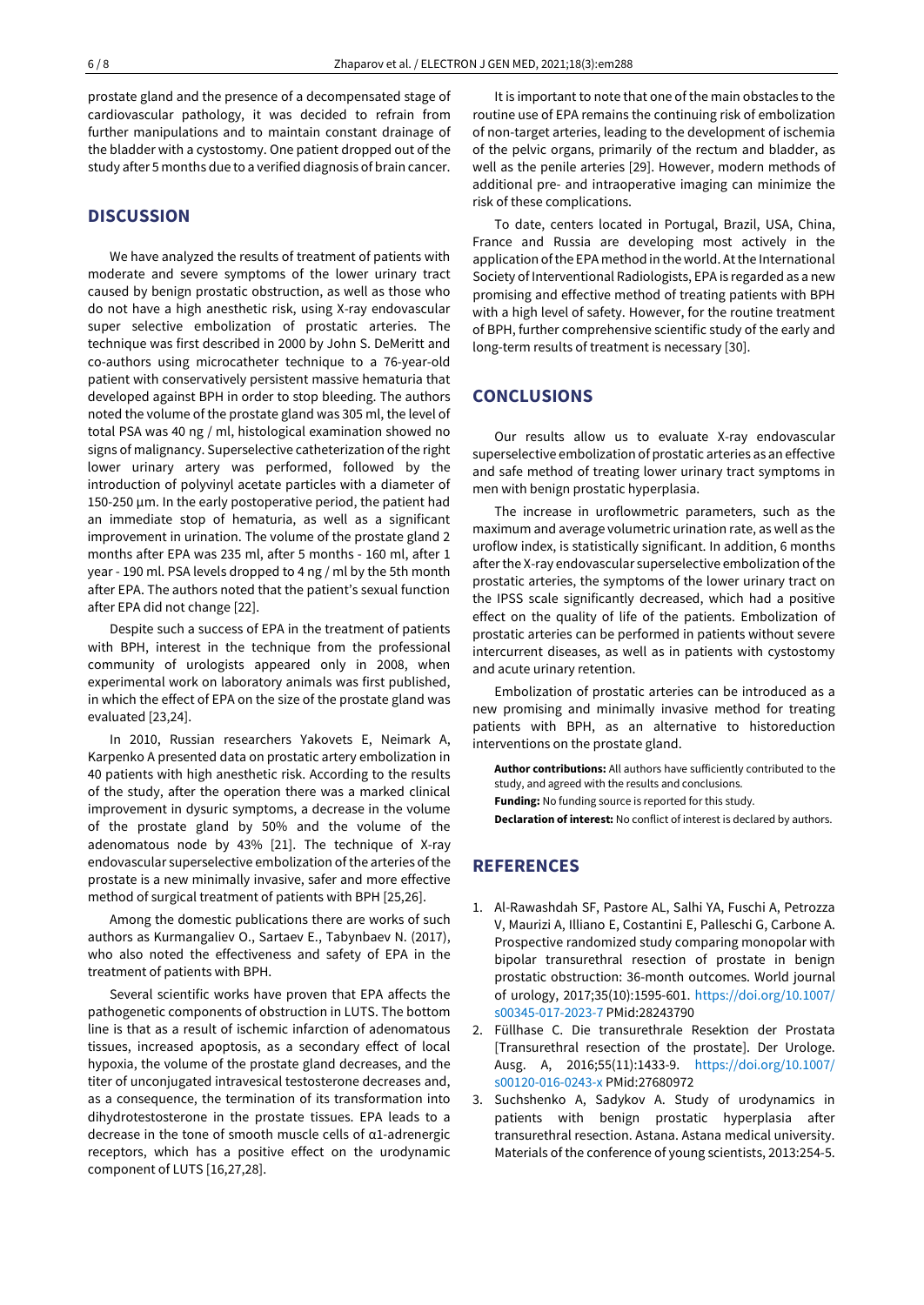- 4. Martov AG, Kornienko SI, Gushchin BL, Ergakov DV, Sazonov OA. Intraoperative urological complications in transurethral surgical interventions on the prostate for benign hyperplasia. Urologiia (Moscow, Russia: 1999), 2005;(4):3-8. <https://pubmed.ncbi.nlm.nih.gov/16158736>
- 5. Emberton M, Andriole GL, de la Rosette J, Djavan B, Hoefner K, Vela Navarrete R, et al. Benign prostatic hyperplasia: a progressive disease of aging men. Urology, 2003;61(2):267- 73. [https://doi.org/10.1016/s0090-4295\(02\)02371-3](https://doi.org/10.1016/s0090-4295(02)02371-3)
- 6. Logie JW, Clifford GM, Farmer RD, Meesen BP. Lower urinary tract symptoms suggestive of benign prostatic obstruction--Triumph: the role of general practice databases. European urology, 2001;39(Suppl 3):42-7. <https://doi.org/10.1159/000052567> PMid:11275742
- 7. Lourenco T, Pickard R, Vale L, Grant A, Fraser C, MacLennan G, N'Dow J, Benign Prostatic Enlargement team. Minimally invasive treatments for benign prostatic enlargement: systematic review of randomised controlled trials. BMJ (Clinical research ed.), 2008;337:a1662. [https://doi.org/](https://doi.org/10.1136/bmj.a1662) [10.1136/bmj.a1662](https://doi.org/10.1136/bmj.a1662) PMid:18845591 PMCid:PMC2565752
- 8. Aliaev I, Rapoport LM, Vinarov AZ, Tsarichenko DG. Transuretral'naia élektrokhirurgiia v lechenii dobrokachestvennoĭ giperplazii predstatel'noĭ zhelezy [Transurethral electrosurgery in the treatment of benign prostatic hyperplasia]. Khirurgiia, 2001;(4):39-42. <https://pubmed.ncbi.nlm.nih.gov/11490490>
- 9. Shalekenov BU, Kuandykov EA. Application release active antibodies in complex treatment of patients with benign prostatic hyperplasia. Andrology and genital surgery, 2015;(2):65-8. [https://doi.org/10.17650/2070-9781-2013-2-](https://doi.org/10.17650/2070-9781-2013-2-65-68) [65-68](https://doi.org/10.17650/2070-9781-2013-2-65-68)
- 10. Tkachuk IN. Complications of transurethral resection of the prostate in patients with benign prostatic hyperplasia and ways of their prevention. Dissertation. Candidate of Medical Sciences. St. Petersburg. 2014. Available at: <http://medical-diss.com/docreader/327833/a?#?page=1>
- 11. Koroteev MA, Korenkov DG. Prevention of exacerbations of concomitant infectious and inflammatory diseases after transurethral resection of benign prostatic hyperplasia. Military Medical Journal. 2018;329(2):66-7. Available at: <https://www.elibrary.ru/item.asp?id=9940319>
- 12. Loran OB, Luk'ianov IV, Markov AV. Combined therapy of voiding irritative disorders after surgical treatment of benign prostatic hyperplasiawith Andro-gin. Urologiia (Moscow, Russia: 1999), 2005;(3):15-8. Available at: <https://pubmed.ncbi.nlm.nih.gov/16097707>
- 13. Patel A, Fuchs GJ, Gutierrez-Acéves J, Andrade-Peréz F. Transurethral electrovaporization and vapour-resection of the prostate: an appraisal of possible electrosurgical alternatives to regular loop resection. BJU international, 2000;85(2):202-10. [https://doi.org/10.1046/j.1464-410x.](https://doi.org/10.1046/j.1464-410x.2000.00463.x) [2000.00463.x](https://doi.org/10.1046/j.1464-410x.2000.00463.x) PMid:10671868
- 14. Power RE, Fitzpatrick JM. Medical Treatment of BPH: An Update on Results. Eur. Urol., 2004;2(1):6-13. <https://doi.org/10.1016/j.euus.2004.01.003>
- 15. Notov KG, Kim GV, Dobryak AY, Sazanova ID, Domakhin IA, Kovrov IV, Felikov IM. Results of embolization of prostate arteries — method of surgical treatments at benign hyperplasias of prostate. Journal of Siberian Medical Sciences, 2013;(5). Available at: [https://cyberleninka.ru/](https://cyberleninka.ru/article/n/rezultaty-embolizatsii-arteriy-prostaty-metoda-hirurgicheskogo-lecheniya-dobrokachestvennoy-giperplazii-prostaty) [article/n/rezultaty-embolizatsii-arteriy-prostaty-metoda](https://cyberleninka.ru/article/n/rezultaty-embolizatsii-arteriy-prostaty-metoda-hirurgicheskogo-lecheniya-dobrokachestvennoy-giperplazii-prostaty)[hirurgicheskogo-lecheniya-dobrokachestvennoy](https://cyberleninka.ru/article/n/rezultaty-embolizatsii-arteriy-prostaty-metoda-hirurgicheskogo-lecheniya-dobrokachestvennoy-giperplazii-prostaty)[giperplazii-prostaty](https://cyberleninka.ru/article/n/rezultaty-embolizatsii-arteriy-prostaty-metoda-hirurgicheskogo-lecheniya-dobrokachestvennoy-giperplazii-prostaty)
- 16. Carnevale FC, Antunes AA, da Motta Leal Filho JM, de Oliveira Cerri LM, Baroni RH, Marcelino AS, Freire GC, Moreira AM, Srougi M, Cerri GG. Prostatic artery embolization as a primary treatment for benign prostatic hyperplasia: preliminary results in two patients. Cardiovascular and interventional radiology, 2010;33(2):355-61. [https://doi.org/10.1007/s00270-009-](https://doi.org/10.1007/s00270-009-9727-z) [9727-z](https://doi.org/10.1007/s00270-009-9727-z) PMid:19908092 PMCid:PMC2841280
- 17. Kasymbekova FD, Espaeva RN, Nugmanova MI, Medet BВ. Uterine artery embolization as a treatment for uterine fibroids (review). Scientific-Practical Journal of Medicine, "Vestnik KazNMU", 2015;1:22-5. Available at: [https://cyber](https://cyberleninka.ru/article/n/embolizatsiya-matochnyh-arteriy-kak-metod-lecheniya-miomy-matki-obzor-literatury) [leninka.ru/article/n/embolizatsiya-matochnyh-arteriy](https://cyberleninka.ru/article/n/embolizatsiya-matochnyh-arteriy-kak-metod-lecheniya-miomy-matki-obzor-literatury)[kak-metod-lecheniya-miomy-matki-obzor-literatury](https://cyberleninka.ru/article/n/embolizatsiya-matochnyh-arteriy-kak-metod-lecheniya-miomy-matki-obzor-literatury)
- 18. Abishev BKh, Aliakparova MT, Tazhibaev DM, Pitel ES. Longterm results of uterine artery embolization in uterine myoma according to ultrasound and magnetic resonance imaging. Russian Journal of Woman and Child Health, 2014;14:1020-2. Available at: [https://www.rusmedreview.](https://www.rusmedreview.com/articles/ginekologiya/otdalennye-rezultaty-embolizatsii-matochnykh-arteriy-pri-miome-matki-po-dannym-ultrazvukovogo-issled/) [com/articles/ginekologiya/otdalennye-rezultaty](https://www.rusmedreview.com/articles/ginekologiya/otdalennye-rezultaty-embolizatsii-matochnykh-arteriy-pri-miome-matki-po-dannym-ultrazvukovogo-issled/)[embolizatsii-matochnykh-arteriy-pri-miome-matki-po](https://www.rusmedreview.com/articles/ginekologiya/otdalennye-rezultaty-embolizatsii-matochnykh-arteriy-pri-miome-matki-po-dannym-ultrazvukovogo-issled/)[dannym-ultrazvukovogo-issled/](https://www.rusmedreview.com/articles/ginekologiya/otdalennye-rezultaty-embolizatsii-matochnykh-arteriy-pri-miome-matki-po-dannym-ultrazvukovogo-issled/)
- 19. Korkan AI, Kasenova DA. Endovascular embolization of uterine vessels as a method of treating uterine fibroids in women of reproductive age. Reproductive medicine, 2011;(1-2):6-7. Available at: [https://cyberleninka.ru/article/](https://cyberleninka.ru/article/n/embolizatsiya-matochnyh-arteriy-kak-metod-lecheniya-miomy-matki-obzor-literatury) [n/embolizatsiya-matochnyh-arteriy-kak-metod-lecheniya](https://cyberleninka.ru/article/n/embolizatsiya-matochnyh-arteriy-kak-metod-lecheniya-miomy-matki-obzor-literatury)[miomy-matki-obzor-literatury](https://cyberleninka.ru/article/n/embolizatsiya-matochnyh-arteriy-kak-metod-lecheniya-miomy-matki-obzor-literatury)
- 20. Mahmutov NT, Bainazarova AA, Yakubova MB, Kulakeev OK, Ygai KV, Aribzhanov DT. Embolization uterine artery in treatment of patients with cervical cancer. Medical science and education of the Urals, 2009;10(3):106-8. Available at: [https://cyberleninka.ru/article/n/embolizatsiya](https://cyberleninka.ru/article/n/embolizatsiya-matochnyh-arteriy-pri-lechenii-bolnyh-rakom-sheyki-matki)[matochnyh-arteriy-pri-lechenii-bolnyh-rakom-sheyki](https://cyberleninka.ru/article/n/embolizatsiya-matochnyh-arteriy-pri-lechenii-bolnyh-rakom-sheyki-matki)[matki](https://cyberleninka.ru/article/n/embolizatsiya-matochnyh-arteriy-pri-lechenii-bolnyh-rakom-sheyki-matki)
- 21. Yakubova MB, Bajnazarova AA, Ormanov NK. Uterine artery embolization, applications in the treatment of cancer ofthe cervix. Medical science and education of the Urals, 2012;13(2):128-9. Available at: [https://www.elibrary.ru/](https://www.elibrary.ru/item.asp?id=22584317) [item.asp?id=22584317](https://www.elibrary.ru/item.asp?id=22584317)
- 22. DeMeritt JS, Elmasri FF, Esposito MP, Rosenberg GS. Relief of benign prostatic hyperplasia-related bladder outlet obstruction after transarterial polyvinyl alcohol prostate embolization. Journal of vascular and interventional radiology: JVIR, 2000;11(6):767-70. [https://doi.org/10.1016](https://doi.org/10.1016/s1051-0443(07)61638-8) [/s1051-0443\(07\)61638-8](https://doi.org/10.1016/s1051-0443(07)61638-8)
- 23. Mauro MA. Can hyperplastic prostate follow uterine fibroids and be managed with transcatheter arterial embolization?. Radiology, 2008;246(3):657-8. [https://doi.org/10.1148/](https://doi.org/10.1148/radiol.2463071721) [radiol.2463071721](https://doi.org/10.1148/radiol.2463071721) PMid:18309010
- 24. Sun F, Sánchez FM, Crisóstomo V, Lima JR, Luis L, García-Martínez V, López-Sánchez C, Usón J, Maynar M. Benign prostatic hyperplasia: transcatheter arterial embolization as potential treatment--preliminary study in pigs. Radiology, 2008;246(3):783-9. [https://doi.org/10.1148/](https://doi.org/10.1148/radiol.2463070647) [radiol.2463070647](https://doi.org/10.1148/radiol.2463070647) PMid:18223124
- 25. Carnevale FC, Antunes AA. Prostatic artery embolization for enlarged prostates due to benign prostatic hyperplasia. How I do it. Cardiovascular and interventional radiology, 2013;36(6):1452-63. [https://doi.org/10.1007/s00270-013-](https://doi.org/10.1007/s00270-013-0680-5) [0680-5](https://doi.org/10.1007/s00270-013-0680-5) PMid:23903785